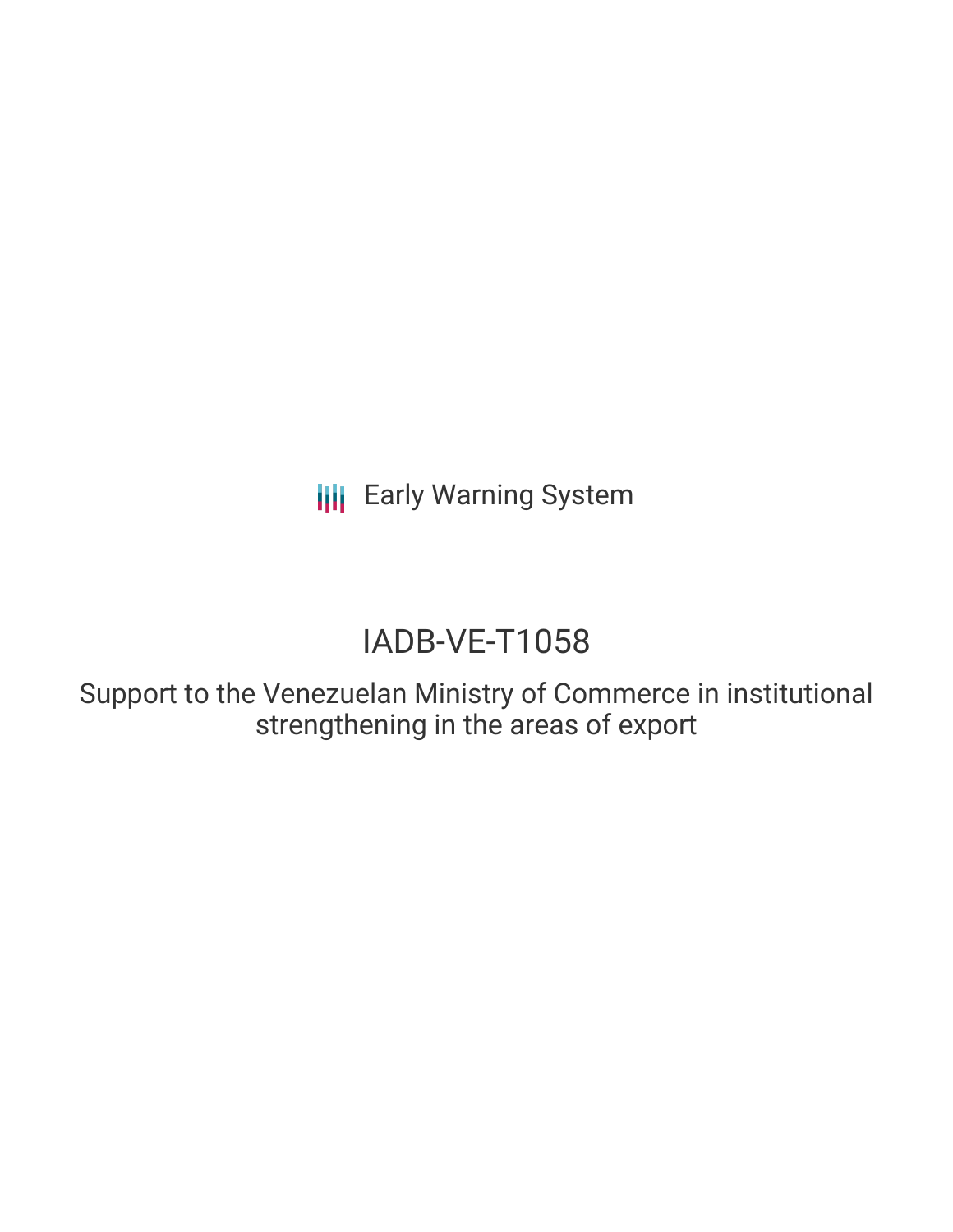

## Early Warning System

Support to the Venezuelan Ministry of Commerce in institutional strengthening in the areas of ovnort IADB-VE-T1058

### **Quick Facts**

| <b>Countries</b>               | Venezuela                                 |
|--------------------------------|-------------------------------------------|
| <b>Financial Institutions</b>  | Inter-American Development Bank (IADB)    |
| <b>Status</b>                  | Active                                    |
| <b>Bank Risk Rating</b>        | C                                         |
| <b>Voting Date</b>             | 2017-08-01                                |
| <b>Borrower</b>                | Government of Venezuela                   |
| <b>Sectors</b>                 | Industry and Trade, Technical Cooperation |
| <b>Investment Type(s)</b>      | Grant                                     |
| <b>Investment Amount (USD)</b> | $$0.10$ million                           |
| <b>Project Cost (USD)</b>      | $$0.10$ million                           |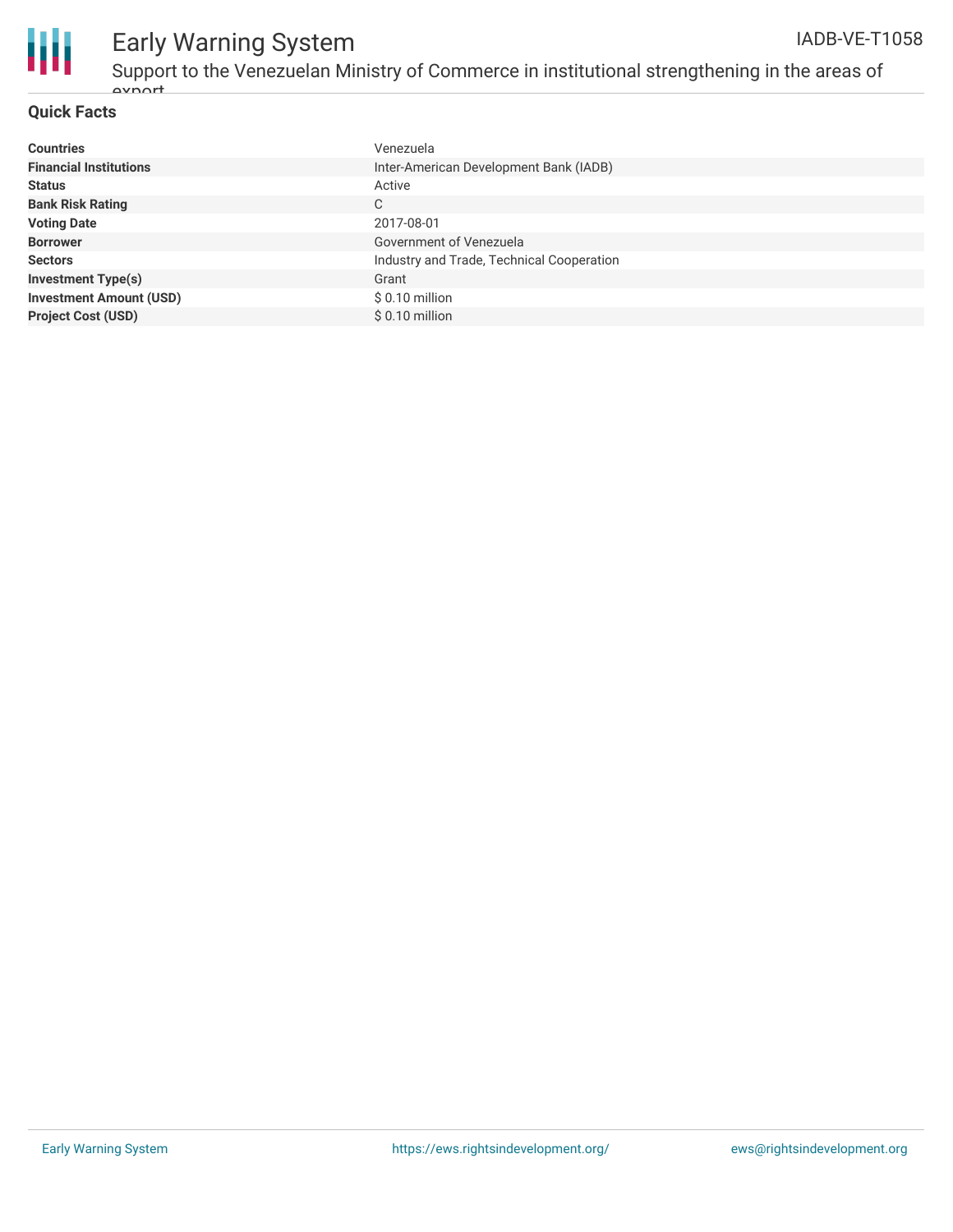

### **Project Description**

The overall objective of the project is to support the Bolivarian Republic of Venezuela, and in particular to the "Ministerio del Poder Popular para Comercio Exterior e Inversión Internacional de Venezuela" , in its objective of further enhancing the country's foreign trade sector, through the promotion of trade facilitation to reduce the time and costs of Foreign trade transactions, among others.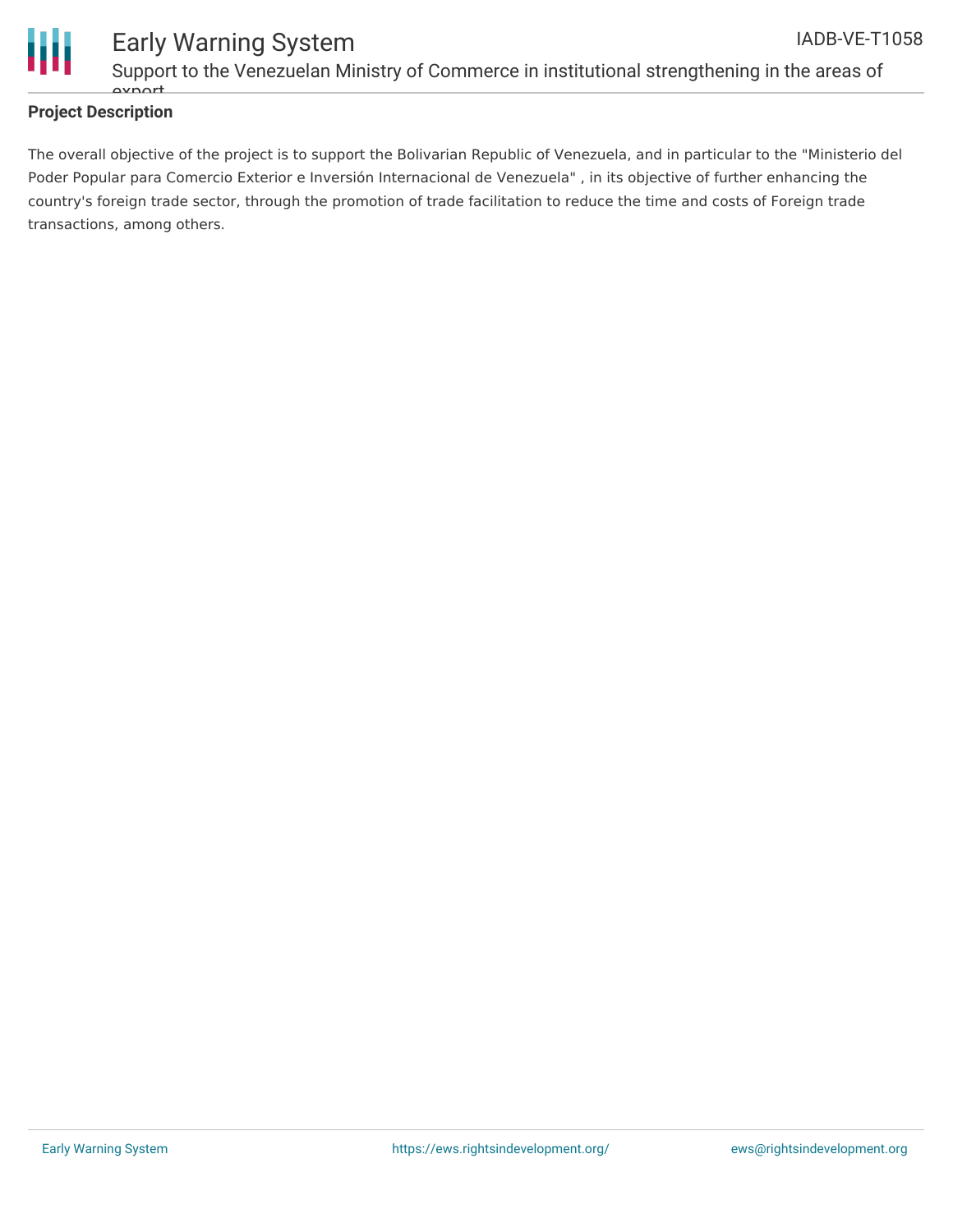

### Early Warning System

Support to the Venezuelan Ministry of Commerce in institutional strengthening in the areas of ovnort

### **Investment Description**

• Inter-American Development Bank (IADB)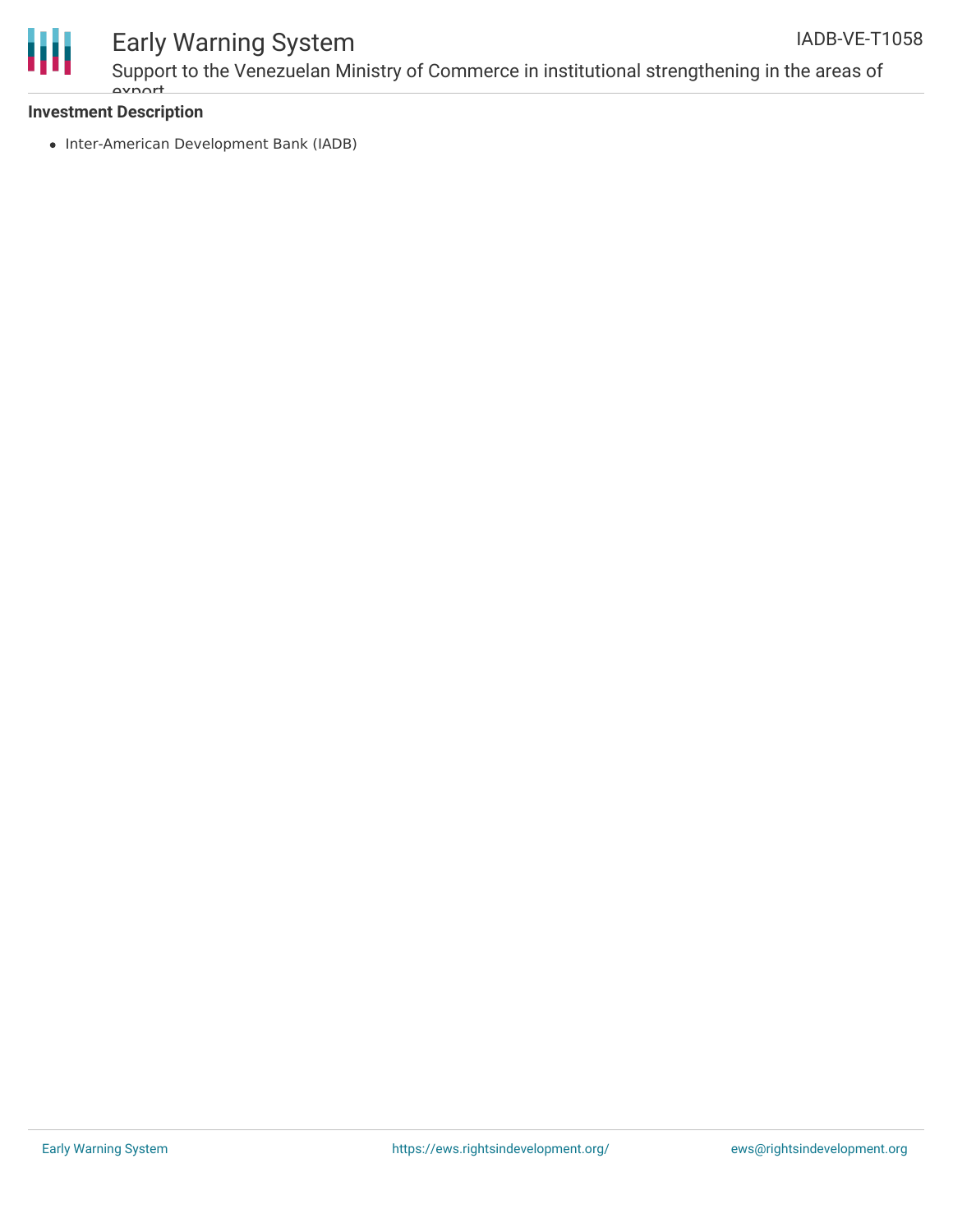

### **Contact Information**

ACCOUNTABILITY MECHANISM OF IADB

The Independent Consultation and Investigation Mechanism (MICI) is the independent complaint mechanism and fact-finding body for people who have been or are likely to be adversely affected by an Inter-American Development Bank (IDB) or Inter-American Investment Corporation (IIC)-funded project. If you submit a complaint to MICI, they may assist you in addressing the problems you raised through a dispute-resolution process with those implementing the project and/or through an investigation to assess whether the IDB or IIC is following its own policies for preventing or mitigating harm to people or the environment. You can submit a complaint by sending an email to MICI@iadb.org. You can learn more about the MICI and how to file a complaint at http://www.iadb.org/en/mici/mici,1752.html (in English) or http://www.iadb.org/es/mici/mici,1752.html (Spanish).